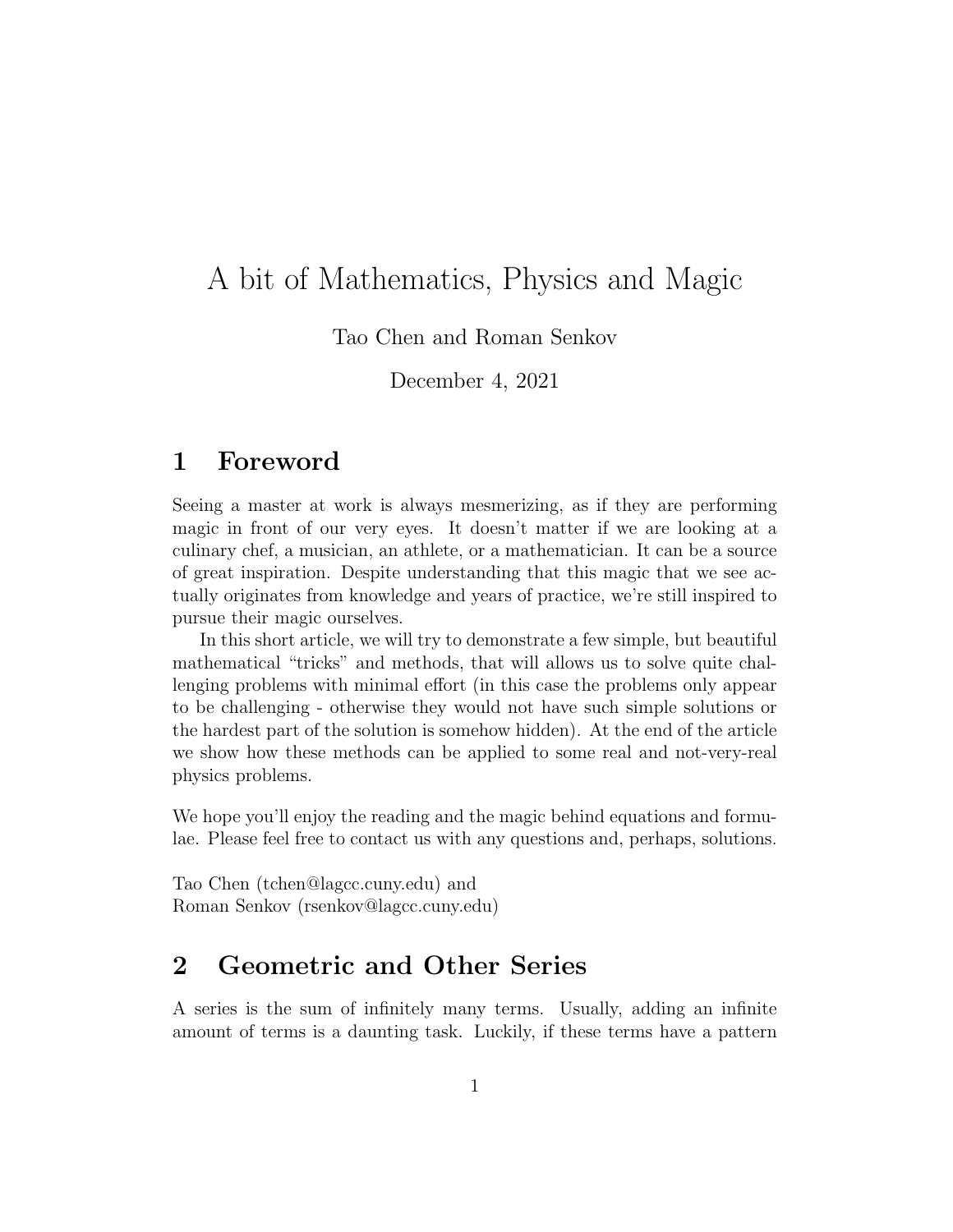or they can be derived from a previously derived series the problem becomes manageable. For example, to find

<span id="page-1-0"></span>
$$
S_1(x) = 1 + x + x^2 + x^3 + \cdots \tag{1}
$$

we can rearrange the sum as

<span id="page-1-2"></span>
$$
S_1(x) = 1 + x(1 + x + x^2 + x^3 + \cdots). \tag{2}
$$

We notice that the expression in the brackets is equal to  $S_1(x)$ , so we can rewrite the previous equation as

<span id="page-1-3"></span>
$$
S_1(x) = 1 + x \cdot S_1(x) \tag{3}
$$

and therefore

$$
S_1(x) = 1 + x + x^2 + x^3 + \dots = \frac{1}{1 - x}.
$$
 (4)

It has to be mentioned that these manipulations require certain conditions such as convergence to be true, that is, the sum of infinitely many terms to be valid (which has to be proven!). Without convergence, the above derivation is not valid. To see the problem try to find  $S_1(x)$  for  $x = 1$  or  $x = 2$  (actually the sum in Eq [\(1\)](#page-1-0) exists only for  $|x| < 1$ .

The series in Eq.[\(1\)](#page-1-0) is called a geometric series, but it also helps to find the sum of other series. For example, let

$$
S_2(x) = x + \frac{x^2}{2} + \frac{x^3}{3} + \frac{x^4}{4} + \dotsb \tag{5}
$$

Note that

$$
\frac{dS_2(x)}{dx} = 1 + x + x^2 + x^3 + \dots = S_1(x) \tag{6}
$$

is a differential equation,  $S'_2(x) = S_1(x)$ . Therefore we can integrate it as

<span id="page-1-1"></span>
$$
S_2(x) = \int \frac{1}{1-x} dx = -\ln(1-x). \tag{7}
$$

Using Eq.[\(7\)](#page-1-1) we can demonstrate that the following series diverges logarithmically

$$
1 + \frac{1}{2} + \frac{1}{3} + \frac{1}{4} + \dots = \lim_{x \to 1} \left[ -\ln(1 - x) \right] = \infty.
$$
 (8)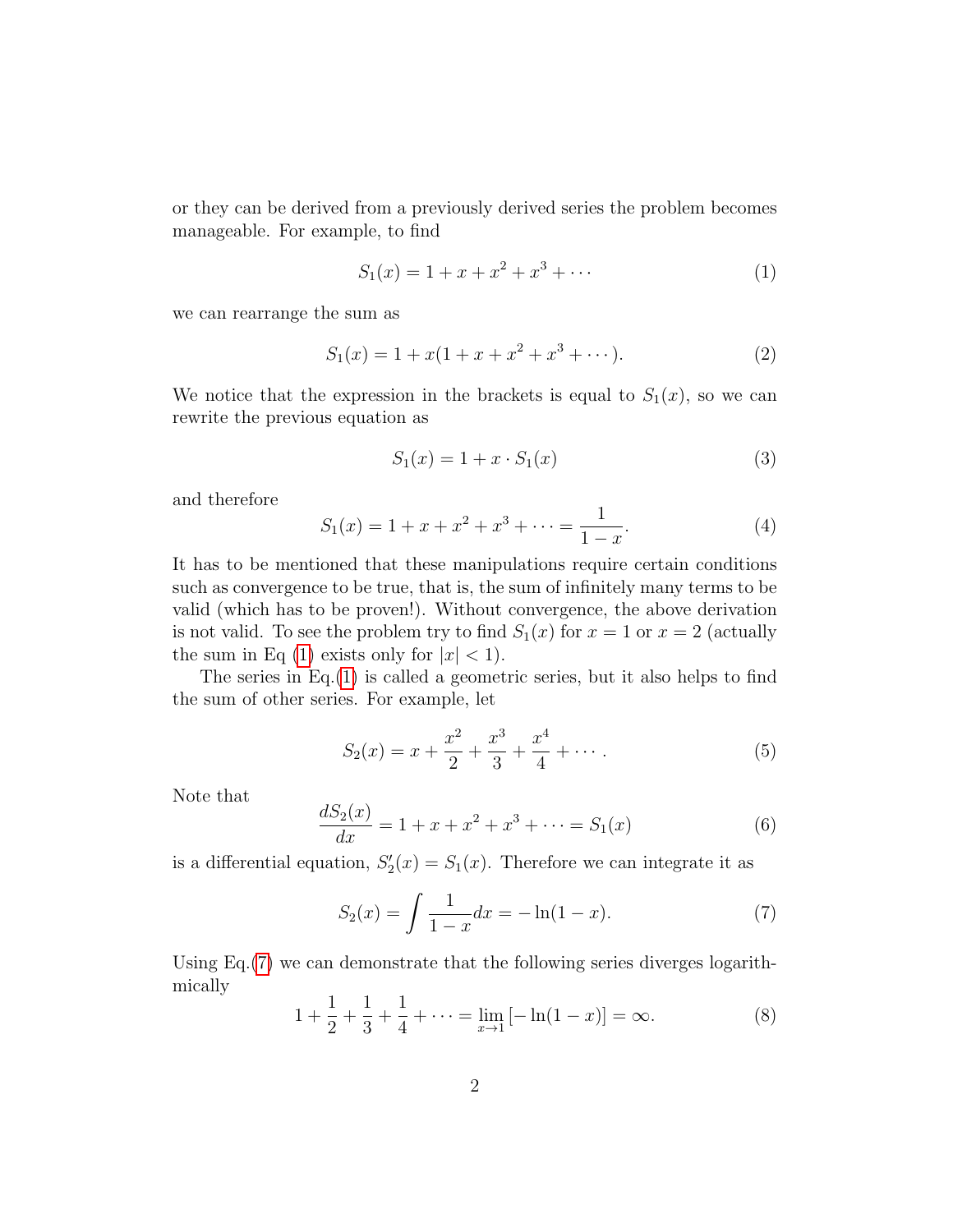A similar technique could be applied to find the following famous series

$$
S_3(x) = 1 + x + \frac{x^2}{2!} + \frac{x^3}{3!} + \cdots
$$
 (9)

We leave it to the readers: find  $S_3(x)$  and prove that

$$
e = 1 + 1 + \frac{1}{2!} + \frac{1}{3!} + \cdots, \tag{10}
$$

where  $e \approx 2.7182818...$  is the Euler's number.

### 3 Continued Fractions

Continued fractions are written as fractions within fractions, which are added up in a special way, and which may go on for ever. In fact any fraction can be written as a continued fraction with finite length, such as 11/30 which can be written as

$$
\cfrac{1}{2+\cfrac{2}{2+\cfrac{2}{2+\cfrac{2}{3}}}};
$$

while an irrational number can be written as a continued fraction with infinite length. Similar to a series, continued fractions can be found if there is some pattern. For example, let

$$
F_1 = 1 + \cfrac{1}{1 + \cfrac{1}{1 + \cfrac{1}{1 + \cfrac{1}{1 + \dots}}}}.
$$
\n(11)

It is easy to see that

$$
F_1 = 1 + \frac{1}{F_1},
$$

or  $F_1$  satisfies the equation  $x^2 - x - 1 = 0$ . Thus  $F_1 = \frac{\sqrt{5}+1}{2}$  $\frac{5+1}{2}$ . What happened to the second root of the quadratic equation?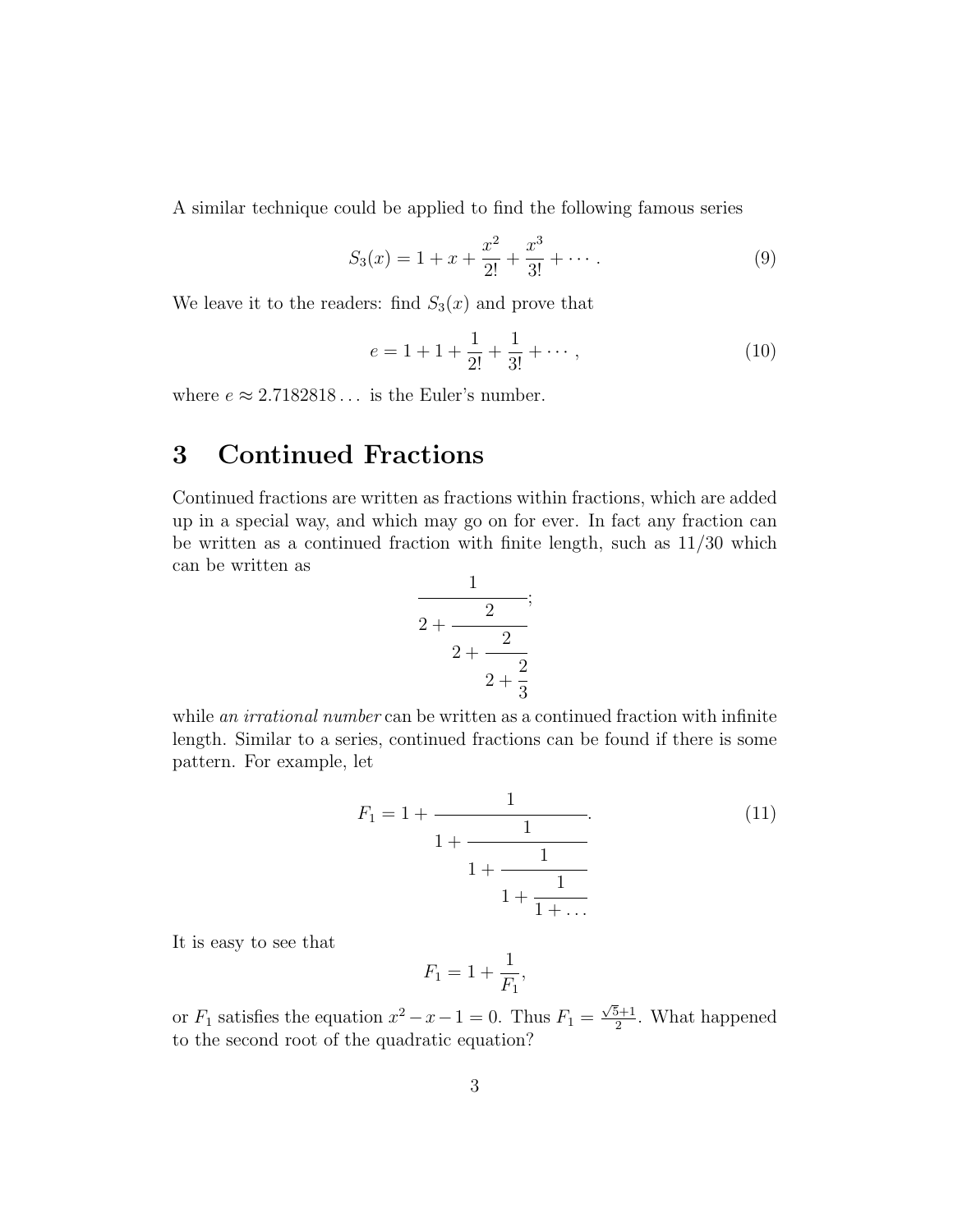Can you find a more general continued fraction yourself?

$$
F_2(x) = x + \cfrac{1}{x + \cfrac{1}{x + \cfrac{1}{x + \cfrac{1}{x + \dots}}}}.
$$
\n(12)

We can also find more complicated continued fractions, for example, like this one

$$
F_3 = 1 + \cfrac{1}{2 + \cfrac{1}{1 + \cfrac{1}{2 + \cfrac{1}{1 + \dots}}}}.
$$
\n(13)

Show that  $F_3$  satisfies the following equation

$$
F_3 = 1 + \frac{1}{2 + \frac{1}{F_3}}
$$
 (14)

and find  $F_3$ . We leave the solution to diligent readers.

### 4 Nested Roots

A nested root is a radical expression that contains other radical expressions (nests). Similar to the series and continued fractions, we can also find the precise value of a nested root if it has a certain pattern. For example, let

$$
R_1 = \sqrt{2 + \sqrt{2 + \sqrt{2 + \cdots}}}
$$
\n(15)

It is easy to see that  $R_1 =$  $2 + R_1$ . That is,  $R_1$  satisfies the equation  $x^2 - x - 2 = 0$ . Thus  $R_2 = 2$ . Again, what will happen to the second root of the quadratic equation?

The readers can try to find the following three nested roots:

$$
R_2(x) = \sqrt{x + \sqrt{x + \sqrt{x + \cdots}}}, x \ge 0
$$
\n(16)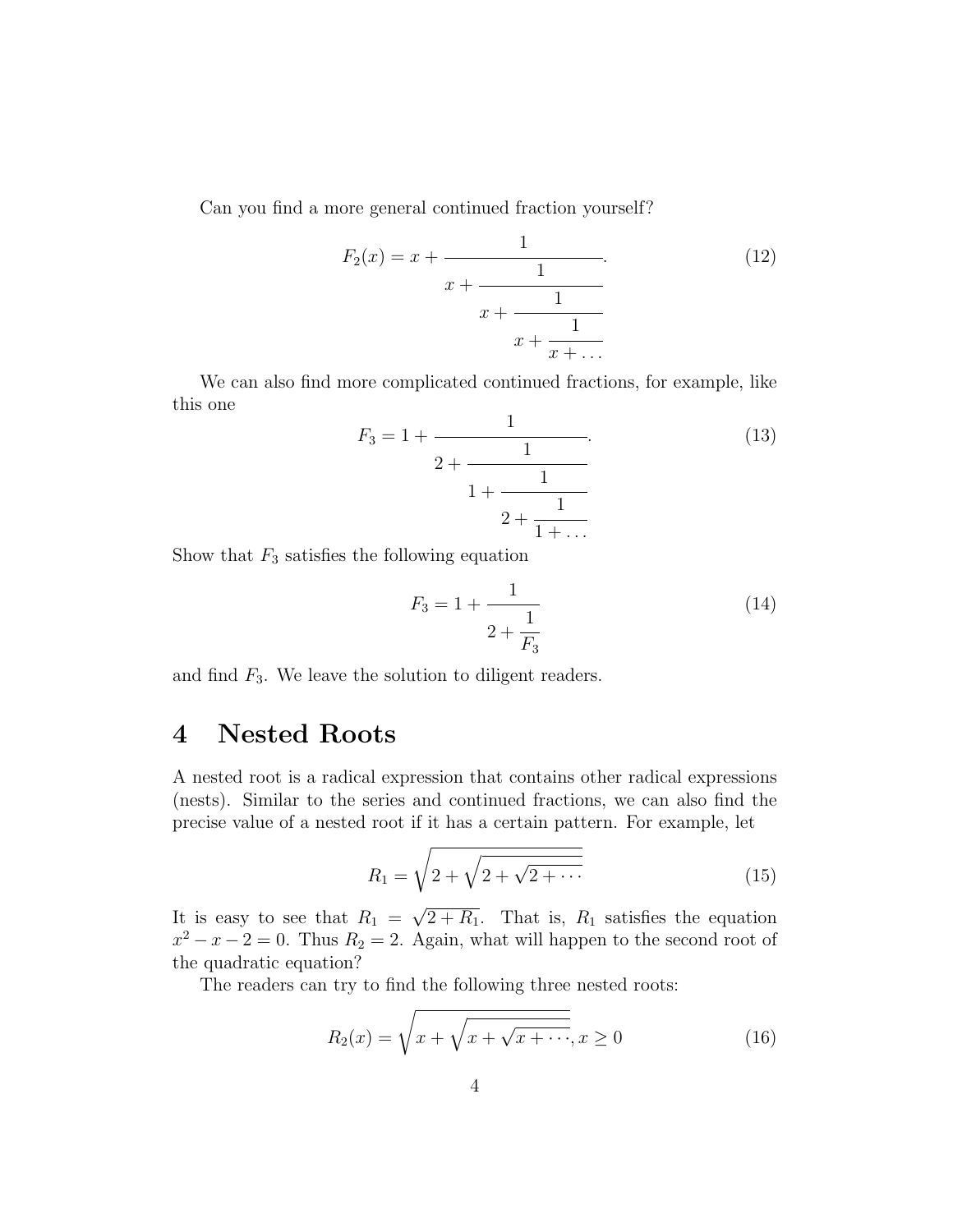$$
R_3 = \sqrt{2 - \sqrt{2 - \sqrt{2 - \cdots}}},\tag{17}
$$

and

$$
R_4 = \sqrt[3]{6 + \sqrt[3]{6 + \sqrt[3]{6 + \cdots}}}.
$$
 (18)

#### 5 Physics Examples

In this section we consider two physics-related problems. In the first example we calculate the effective resistance of an infinite series of resistors forming an electric circuit. The setup is slightly artificial, but still quite useful to consider, at least from theoretical point of view. The second example is a real-life problem from Quantum Field Theory (QFT). We discuss the idea behind the Schwinger-Dyson equations (SDEs) that involve summation of an infinite number of Feynman diagrams. Quantum field theory in general and SDEs in particular are quite complicated, so we will significantly simplify the problem considering it at a qualitative level.

#### 5.1 Infinite Series of Resistors

Consider the electric circuit shown in Fig. [1.](#page-4-0) One way to find the current through the battery  $V$  is to replace the right-side part of the circuit with an equivalent resistance,  $R_{ea}$ .



<span id="page-4-0"></span>Figure 1: Electric circuit with infinite number of identical resistors.

Equivalent resistance is an interesting and useful concept that is commonly used in electrical circuit theory. Figure [2](#page-5-0) helps us to visualize the equivalent resistance for the given circuit.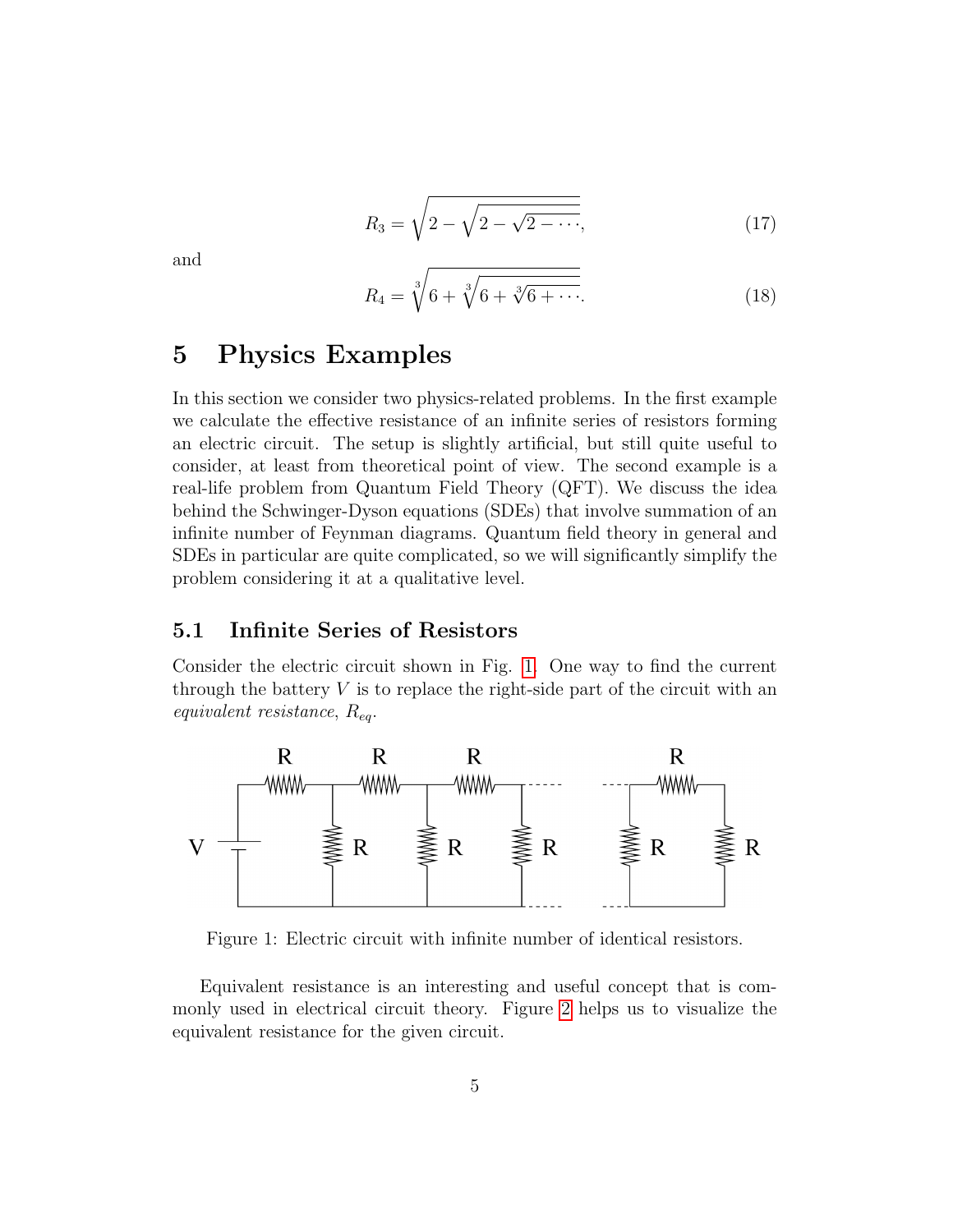

<span id="page-5-0"></span>Figure 2: The equivalent resistance.

Looking at Fig. [2](#page-5-0) we notice that all of the resistors to the right from the two most left resistors (one is horizontal and one is vertical) form the same equivalent resistance  $R_{eq}$ . It is only true due to the fact that we have infinite number of resistors connected in the circuit. There is a certain similarity between this diagram and Eq.[\(2\)](#page-1-2) that we had for the Geometric series. Thus we can proceed with the similar approach and set an equation for  $R_{eq}$  similar to Eq.[\(3\)](#page-1-3). Figure [3](#page-5-1) presents this equation graphically



<span id="page-5-1"></span>Figure 3: The graphical representation of the equation (19) for the equivalent resistance.

while the analytical form of this equation is the following

$$
R_{eq} = R + \frac{RR_{eq}}{R + R_{eq}}.\tag{19}
$$

Here we used certain well known rules for how to "add" resistances that are connected in parallel and series [\[1\]](#page-8-0). The solution of the above equation gives us

$$
R_{eq}^2 - R^2 - RR_{eq} = 0 \text{ or } R_{eq} = \frac{1 + \sqrt{5}}{2}R.
$$
 (20)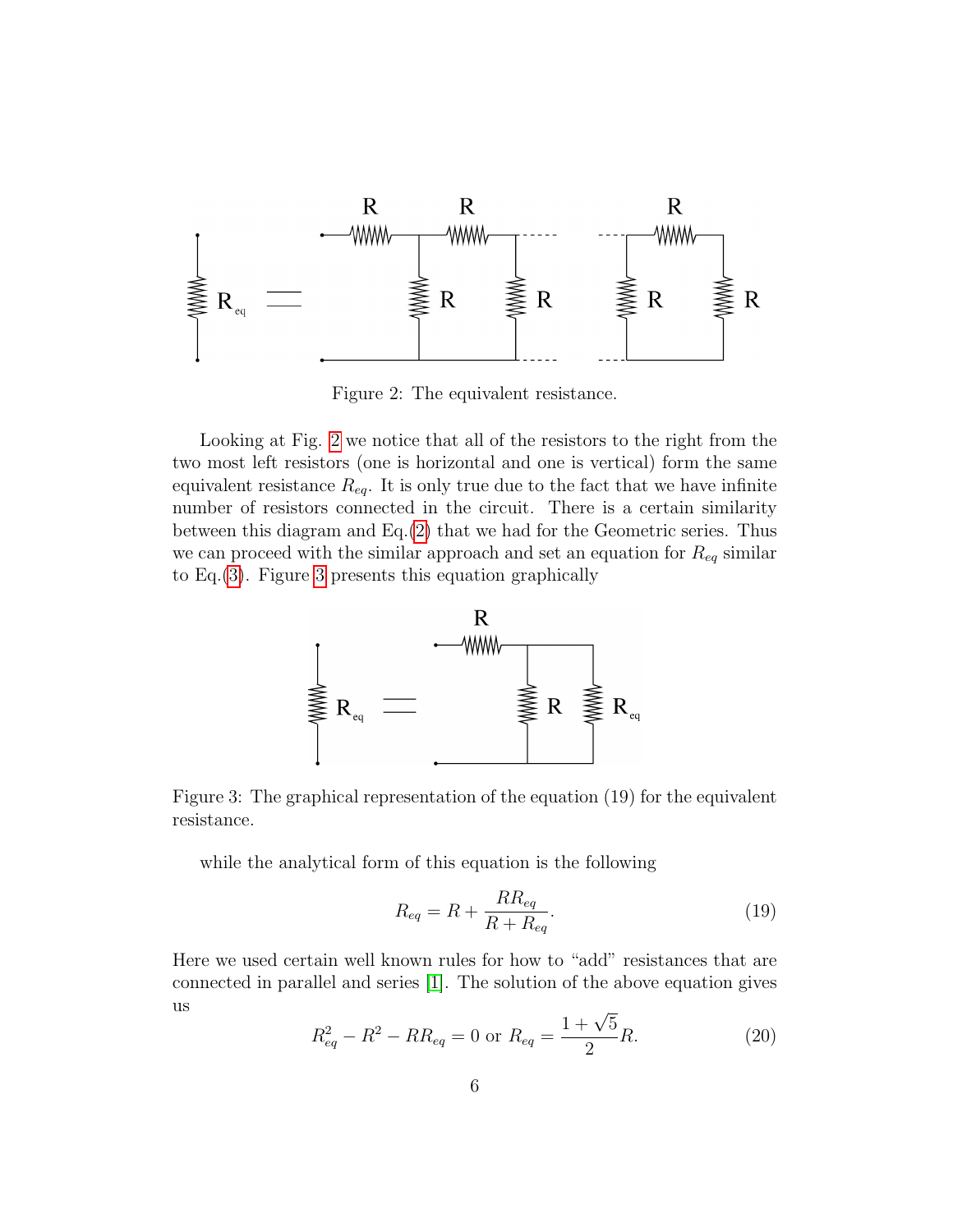If you liked and understood the idea, then try to find the equivalent capacitance for a similar circuit but with an infinite series of capacitors, see Fig. [4.](#page-6-0) Note that capacitors obey slightly different rules when connected in parallel/series - exactly opposite the behavior of resistors [\[2\]](#page-8-1).



<span id="page-6-0"></span>Figure 4: A series of identical capacitors.

#### 5.2 The Idea behind Schwinger-Dyson Equations

In quantum theory we use wave function to describe the probability of finding the particle near certain position or Green's function  $G(x, y)$  which has a similar meaning as the wave function but with the additional condition that initially the particle was at position y.

The Dyson equation for the single-electron Green's function represented as an infinite series of Feynman diagrams as shown in Fig. [5.](#page-7-0) As we can see, there are infinite number of possibilities for the electron to reach point  $x$  starting from point y, including free motion (the "bare electron" Green's function  $G_0(x, y)$  and motion influenced by electromagnetic interaction ("dressed" with various photon exchanges).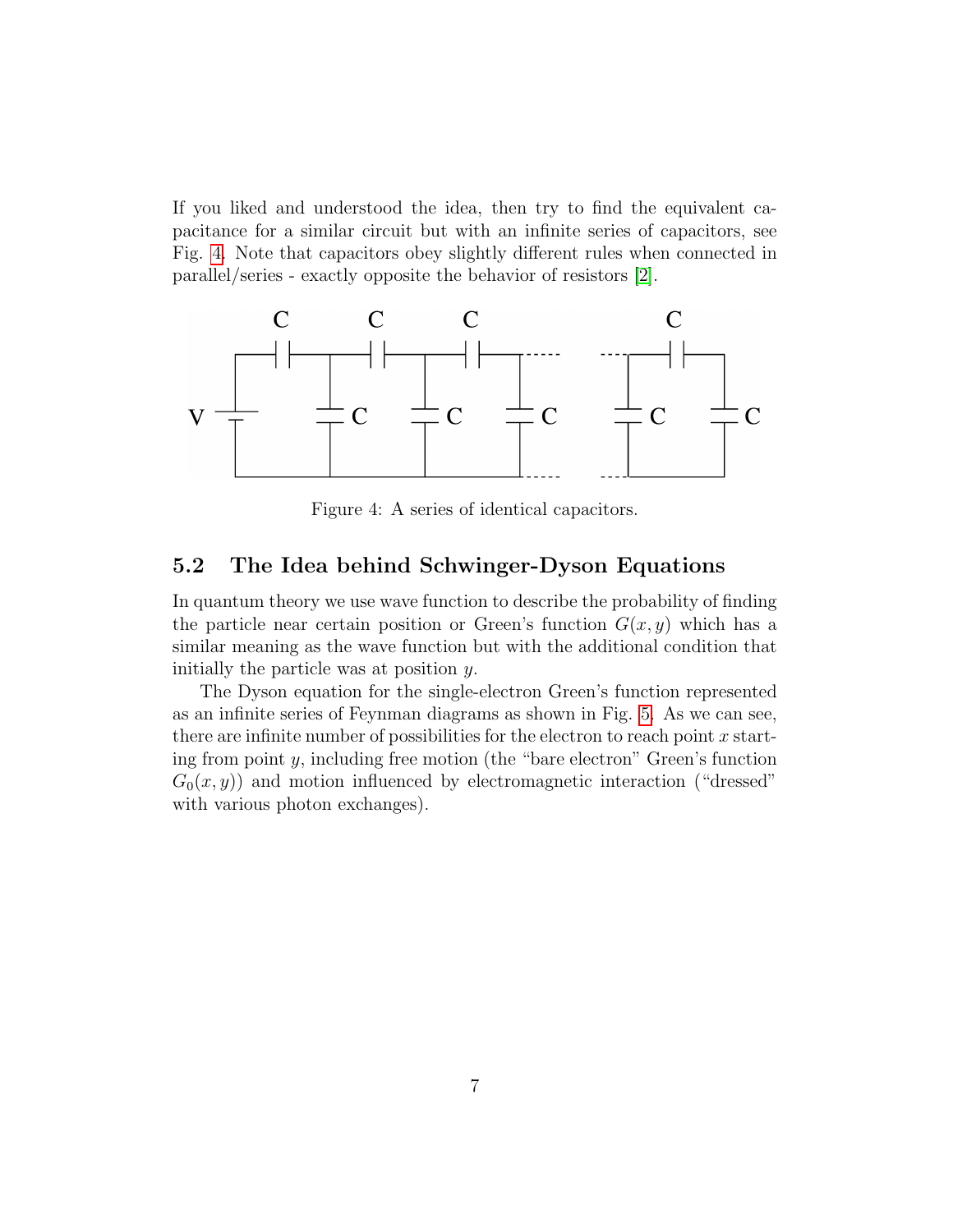

<span id="page-7-0"></span>Figure 5: The single-electron Green's function  $G$  and the self-energy operator Σ.

The Dyson equation for the electron Green's function can be schematically written as following (compare it to Fig. [5\)](#page-7-0)

<span id="page-7-1"></span>
$$
G = G_0 + G_0 \cdot \Sigma \cdot G_0 + G_0 \cdot \Sigma \cdot G_0 \cdot \Sigma \cdot G_0 + \cdots
$$
 (21)

It should be noted that in the Dyson equation every "multiplication" operation is an integration, for example, the second term in Eq.[\(21\)](#page-7-1) should be understood as

$$
G_0 \cdot \Sigma \cdot G_0 = \iint G_0(x_f, x) \Sigma(x, y) G_0(y, x_i) d^4 x d^4 y. \tag{22}
$$

Similar to Eq. [\(3\)](#page-1-3) we can rewrite the equation for the electron Green's function as

$$
G = G_0 + G_0 \cdot \Sigma \cdot G \tag{23}
$$

or in the integral form

$$
G(x_f, x_i) = G_0(x_f, x_i) + \iint G_0(x_f, x) \Sigma(x, y) G(y, x_i) d^4 x d^4 y.
$$
 (24)

Finally, we write a formal solution of Eqs.(23) and (24) in the form similar to the Geometric series solution  $(4)$ . Using operator notations (where I is a unit operator and  $G_0\Sigma$  is an integral operator) we get

$$
(I - G_0 \Sigma)G = G_0 \tag{25}
$$